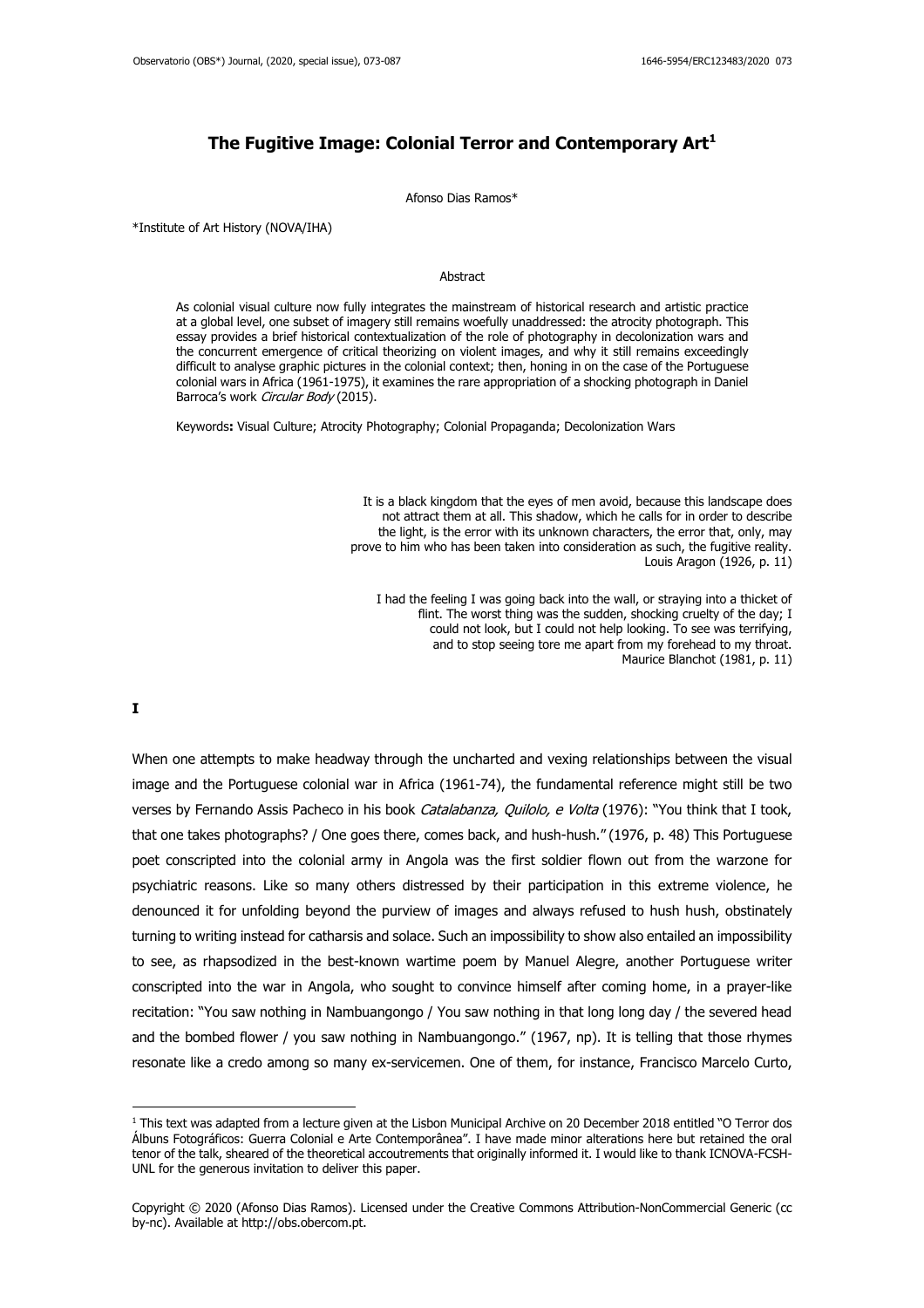considered them to be the most fitting words to describe the collective experience that over half a million Portuguese soldiers lived through, and entitled his early war memoir You Saw Nothing in Angola (1983) to reinforce that sense of a war which, for many reasons, had never been and is still not available to the gaze. Winnowing through the mountains of scholarship generated by these wars one quickly notices that, as instantiated, the insistence on (not)seeing and (not)showing is recurrent, even as the prime symbolic arena to articulate those violent experiences was ultimately the written word - letters, memoirs, novels, poems as the visual image has always been assumed to be fundamentally estranged from and foreign to this largescale conflict. The war, so the argument runs, has been kept from the field of vision by a complex security network of prohibitions and propaganda governing what could be showed, and still cannot be seen today because it keeps being absented from both photographic histories and art historical textbooks. Literary studies on the topic have been legion, on the other hand, and duly point out that writers were forced to bypass censorship by disguising the war as Vietnam (Ribeiro, 2004) – Assis Pacheco's book, for instance, had to be released originally as *Câu Kiên* (1972). Yet the flipside of this argument – the emphasis on the primacy of visual communication and the critical implications thereof – still rests unexamined. What would it mean to view rather than read these late colonial wars?<sup>2</sup> Therein lies the crux of my essay: a modest bid to seriously reconsider photography's role in shaping both the historical imagination and individual memory of those events, so that we may finally begin to productively distinguish the larger and fraught dynamics of image making within and between many decolonization wars, rather than define them all negatively against Vietnam.

It is no accident that so many of these writers explicitly alluded to an imageless world, and yet insist on conjuring referents from visible conflicts. The recurrent analogy with Vietnam largely owes to its visual prominence, which made it unmissable and unforgettable in the public imagination, elevating it to a standard against which any other conflict is perceived as invisible. In his early collages on the war, for instance, Portuguese artist Manuel Botelho was forced to address it vicariously through Vietnam partly to evade censorship, but mainly because he could not find pictures on the press – after 1968, even anodyne images of troops leaving or arriving in Portugal stopped being printed in newspapers (Idem, p. 26). This was, after all, a new era: the dawn of image culture. Images gained supremacy and authority over text, and the wars on the ground increasingly matched those waged by visual means. The spectacularly violent sights of Vietnam on mainstream media then turned it into the rule of thumb for debating the potential of images to shape the outcome of conflicts. But the exceptionalism of that case, when pitted against the concurrent wars of decolonization, has precluded us from addressing the topic at hand. In 1961, Ralph Austen noted this on his foundational study on European decolonization:

> how ill-adapted [the US] system is, in certain respects, to the successful waging of a colonialtype war. The French in Algeria did not distribute to the world pictures of their harkis torturing prisoners; British reporters covering Mau Mau had plenty to say about Mau Mau atrocities but little or nothing about atrocities committed by the suppressors of Mau Mau. But American wire services do distribute to the world pictures of "Viet Cong suspects" being tortured by America's

 $2$  It is interesting to note the extent to which the new wave of literary and cultural studies now devoted to the Portuguese colonial wars has fully espoused the concept of "post-memory" developed by Marianne Hirsch, but rarely acknowledges the explicit centrality of the photographic image for this analytical model (Hirsch, 1997).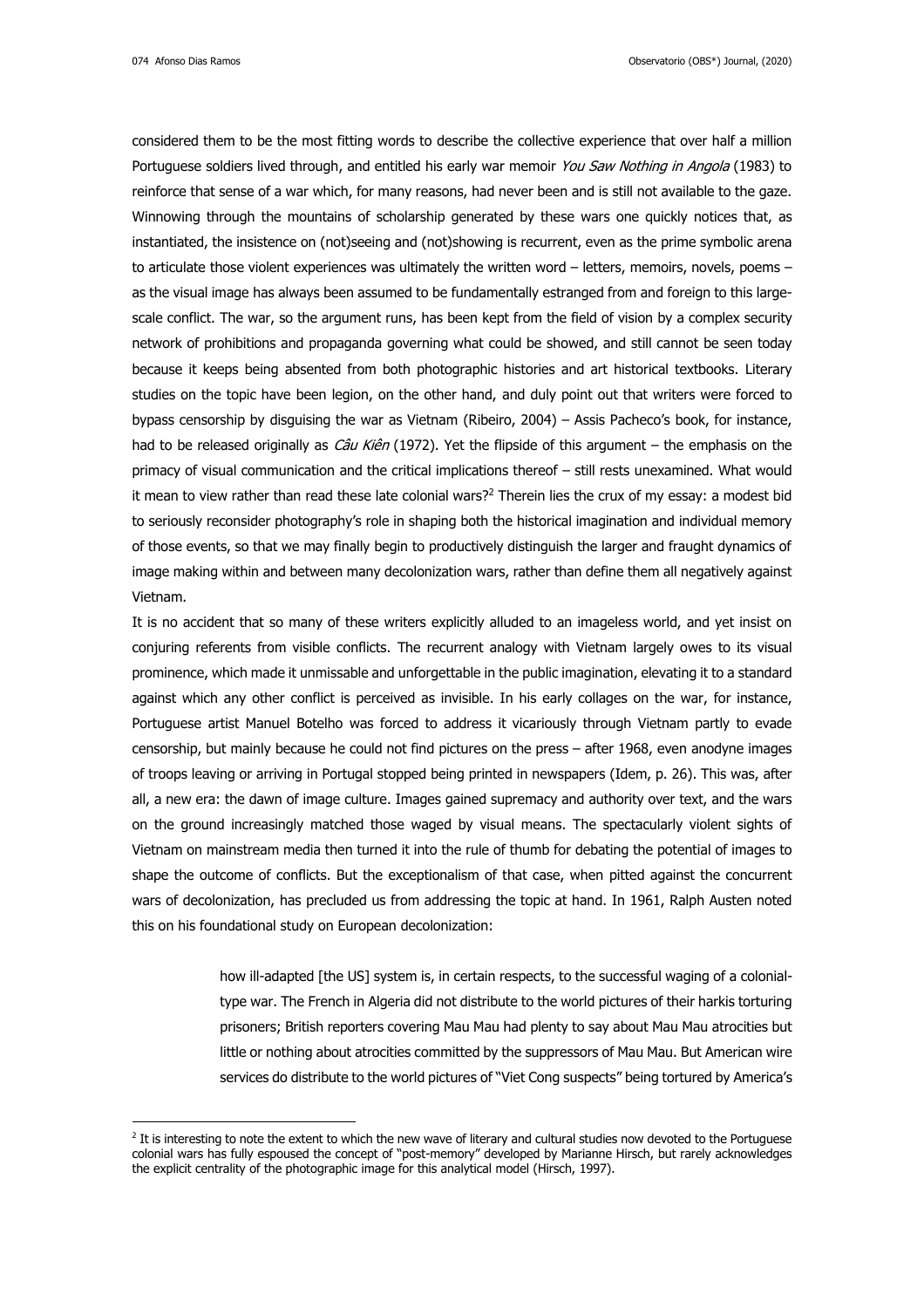Observatorio (OBS\*) Journal, (2020) and the control of the control of the control of the control of the control of the control of the control of the control of the control of the control of the control of the control of th

Vietnamese allies […] Critics of American imperialism can buttress their case with abundant and horrifying detail supplied by impeccable American sources. (Austen, 1969, p. 187)

Though troubling in many ways, the critique still has purchase half a century later. Only in the last decade, after all, did the sheer scale and brutality of the counter-insurgent campaigns by European colonial powers to maintain the rebellious overseas territories became known, along with the radical cover-up attempts to keep such operations under wraps. This begs the question: what if similar horrific pictures of decolonization wars had enjoyed wide circulation? What would have been the public reaction to photographs of torture, mass killing and napalm bombs by the same European colonial powers that condemned any such practices in Vietnam? How does this continue to affect or shape the memory and history of dirty colonial campaigns? This paper explores the scandalously overlooked relationship between decolonization wars and visual culture by focusing on a specific type of image: the atrocity photograph. What follows is structured in two parts: a brief historical contextualization that considers the visual cultures of the wars of decolonization and the nascent critical theorizing about violent images, and why it has remained exceedingly difficult to analyse graphic images in the colonial context; and, as a specific example of the profusion of archive-based work in relation to war, an analysis of a multimedia installation based on two photographs, Daniel Barroca's Circular Body (2015), an aesthetic experiment involving a rare appropriation of a graphic colonial photograph within the museum context, advancing a model for its intermedial remediation – an interface of sight, sound, and motion, through which to confront the schisms governing the late colonial archive, an intimate presentation of death from which to rethink the relation between self and world.

## **II**

In Edgar Allan Poe's known short story, The Purloined Letter (1844), the object of crime lied in front of everyone's nose, yet everyone failed to recognize it. It was hidden in plain sight. The same applies to the decolonization wars and their evergreen myth of visual scarcity. The images are right there. Consider two recent examples. A popular feature film in Portugal, April Captains (2000) by Maria de Medeiros, tells the story of the revolution in Lisbon which brought colonial wars in Africa to an end. It begins with some of the grimmest scenes ever presented to a mainstream public: archival footage showing several corpses of identifiable black children and adults lying on the ground, as birds peck on their rotten flesh. Astonishingly, this opening scene had no warnings, context or explanation. At no point did critics remark that this archival footage was taken out of the world's largest campaign of atrocity images in the second half of the twentieth century, the shock propaganda tactics of the colonial war machine, reproduced here without a single comment (Dias Ramos, 2014). Consider then one of the most acclaimed documentaries on liberation struggles across Africa, Göran Hugo Olsson's Concerning Violence (2014). The most shocking sequences, it turned out, also came out of Portugal's conflict. Yet, this remains the least-known decolonization war in visual terms, and the nation most resistant to acknowledge any past wrongdoing (these two aspects, I argue, are intimately bound). This footage allows us to speculate on the possible effects, past and present, of visualizing colonial violence, since they were never watched by those in whose name such acts were perpetrated. The scenes are the following: first, a woman and a crying baby on a hospital bed, bleeding out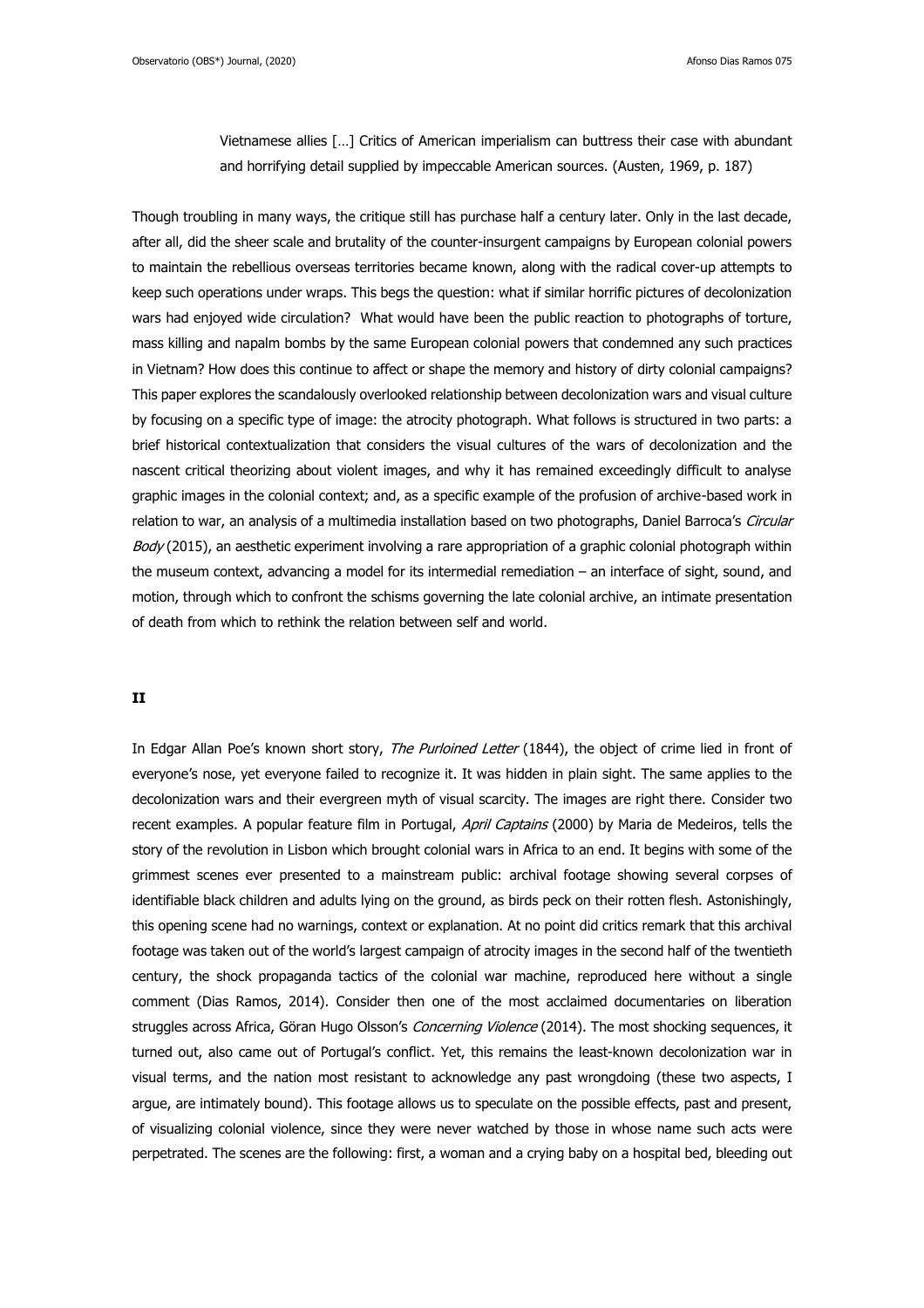of freshly mutilated limbs after a colonial air raid in Mozambique (1972); second, Portuguese troops are ambushed in Guinea-Bissau (1969), the young men shook up as one of them slowly bleeds to death. The reception was telling: the first images have been criticised for exploiting the vulnerable, violated, and naked body of black women as hopeless victims, thus pandering to European voyeuristic appetites for African woes; the second ones have been criticised for being juxtaposed with the former, thus presupposing some moral equivalence. But one must recall that these pictures – not uncommon in the context of the Vietnam war – never reached audiences at home and still do not remain readily available. In fact, the visual records of attacks on Portuguese soldiers are so exceptional that, forty years later, when this footage was found in France, a television channel in Portugal launched a special broadcast to reveal them to the general public, for they had always been kept from mainstream audiences, and this was only one of several documentaries to re-use them since (Silva, 2017). To gauge the importance of these forbidden images, one must recall that even after the two attacks on camera, this is how the Portuguese ruler Marcello Caetano described the 13-year long war underway – the largest military effort of a Western country since World War II – in his weekly address to the nation:

> Some speak of a colonial war. A colonial war?! The Overseas Provinces are at peace and nobody contests the integrity of the Portuguese Nation. One traverses Guinea, covers the vast Angolan lands, crosses all of Mozambique, and finds no one in revolt. […] Everywhere life unfolds calm and normal, in a state of exemplary work and understanding (Cited in Saraiva de Carvalho, 1977, p. 108)

Such a grotesque doublespeak epitomizes the state-sanctioned disavowal and amnesia around the violence on the ground in the late colonial era, the hallmark of the decolonization wars that were always denied as such officially, effectively silenced, rendered invisible, refused representation. Arguably, the Portuguese colonial regime took the efforts to keep its extreme violence inaccessible to the gaze farther than any other European power. Its paranoiac control over the visual image during wartime was an extreme case of asymmetrical relations, with the political regime controlling and policing what could be seen and shown, striving to ensure that visual practices always support the official version and set in place a single regime of truth. In this sense, there is a strong case to be made for the reproduction of these pictures, even if, inscribed within them, there is a violence they still enact. To withhold them, thus perpetuating their omission, is to play into policies meant to keep the whole affair out of sight, naturalizing their absence. We have yet to deal with the large yet hardly accessible archives of horror that necessarily haunt every readily available aseptic image of the time, since the critical literature hitherto has neglected the radical extent to which colonial propaganda depended on atrocity photographs – Britain, France, and Portugal all poured millions into these campaigns, none of which has ever been studied so far –, and conversely the radical extent to which photographs of their own atrocities were stymied, kept away and neglected – the exceptions are telling, in light of what they omit and the little attention they command, like the beheading photographs from the Malayan Emergency (1948-60), Angola (1961), Mozambique (1973), and the torture snapshots in Algeria (1960). Only then may one surmise why, in mainstream historiography, it remains so easy to finds examples as that of a recent best-selling history of Portugal, which defined the colonial war as "not very deadly", because the only victims that are accounted for – that is to say, deemed worthy (Chomsky and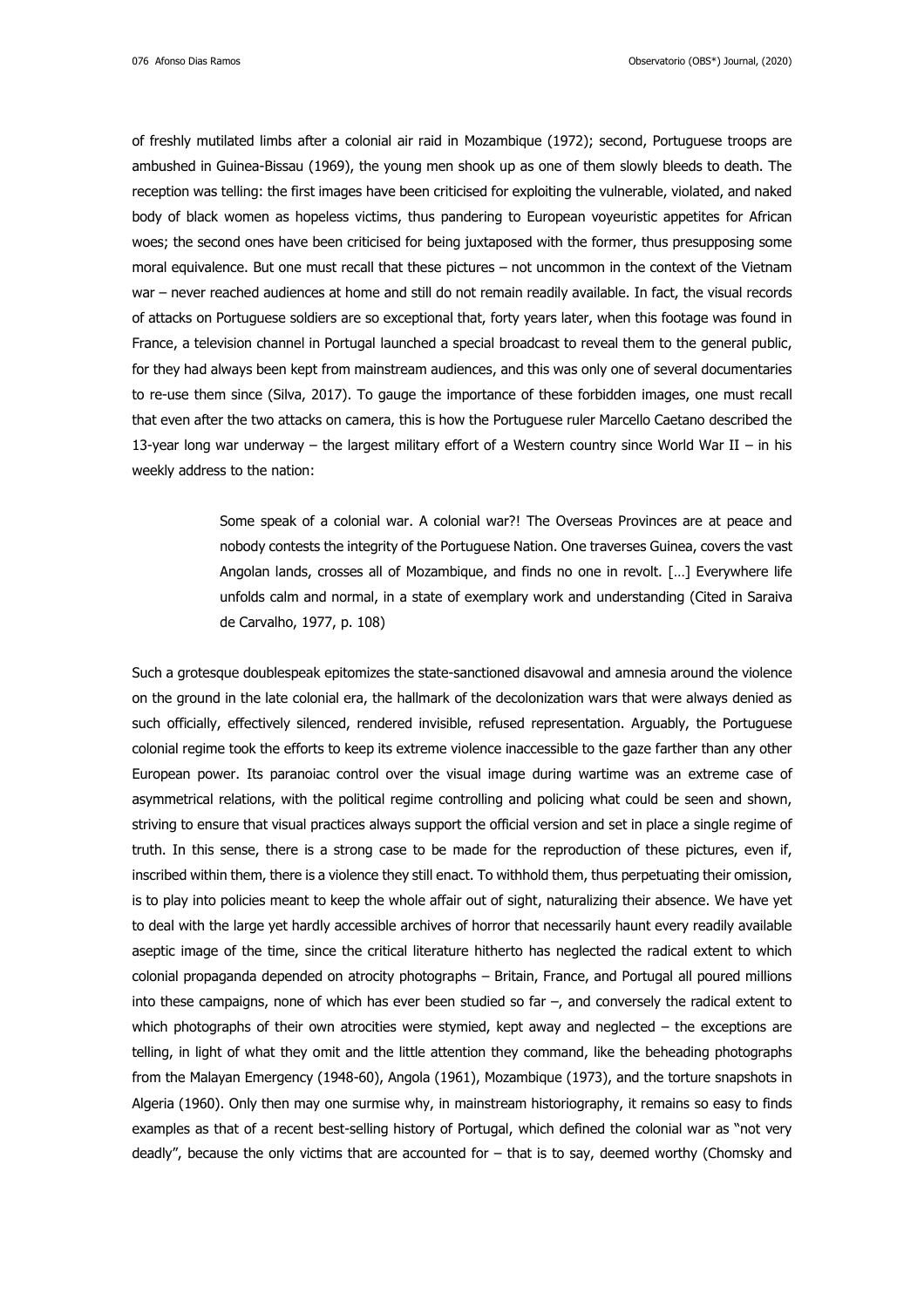Herman, 1988) and grievable (Butler, 2010) – are on the side of colonial forces, even though the death ratio on the opposite side was twenty times higher (Ramos et al. 2009, p. 685). This naturalization of a differential treatment is key to understand the extreme schisms of the late colonial archive, and the enduring representation of the long cycles of violence and counter-violence that characterized the decolonization wars through a double bind, whereby insurgent atrocities were awarded broad publicity, detailed reports and a wall-to-wall coverage – aware of the political windfall, colonial regimes had no compunction in circulating explicit pictures – to change public opinion and justify retribution, while counter-insurgent atrocities faced draconian measures designed to render inexistent, unavailable, or marginal any compromising footage. Taken to the limit, this visual logic sanitises colonial violence by turning it into self-defence, leaving the overriding and still prevalent idea that decolonization wars were a defensive strategy to restore law and order, and not violent campaigns involving extra-legal and disproportionate means. Indeed, critics have been unable to come to grips with the fact that the imperial endgame could also be thought of, in essence, as an image problem, and that the defining photographs of colonial archives may ultimately fall under the three rubrics proposed by Ariella Azoulay: untaken; inaccessible; unshowable (2020, pp. 781-790).

**III**

"History is what hurts." Frederic Jameson (1981, 102)

One of the crucial quandaries in dealing with the proliferation of images of violence in contemporary thought – its genealogy trails back to Nietzsche and exploded in France in the 1960s – is that its foundational moment occurred against the backdrop of decolonization wars which it nevertheless failed to take into account. Georges Bataille's last book, Tears of Eros (1962), for instance – banned by André Malraux, French Minister of Culture, as an outrage to morality –, launched the most systematic investigation on photographs of excessive violence, in this case of a Chinese torture, as evidence of the proximity of contradictions, sex and death, agony and ecstasy, religion and law. But just as Malraux's "museum without walls" assembled images by cross-cultural formal affinities, foregoing historical and cultural specificity to present a universalised representation of humanism abstracted into photographs of objects shorn of context, thus eliding colonial violence and enabling selective history (Gombrich 1994, Belting 2003, Feldman 2014), Bataille's theoretical elaborations fell prey to the same ahistorical and apolitical tendencies, wholly oblivious to the fact that those atrocity images from China were largely staged for the camera by French photographers, and utilized by colonial propaganda to justify European rule (Brook, Bourgon, Blue, 2008). But Roland Barthes's case is even more paradigmatic. While he has offered the most popular model for deconstructing visual culture in support of imperialism – the classic critique of the photograph of a black boy in uniform presumably saluting the French flag on the front cover of Paris Match (25 June 1955) –, it has gone completely unremarked that he simultaneously dismissed the brutal images of repression in Guatemala (those he famously called "shockphotos") as meaningless because they were over-constructed and hence left nothing to be extracted from them (Barthes, 1971). This is symptomatic of the state of visual studies, for we have become experts in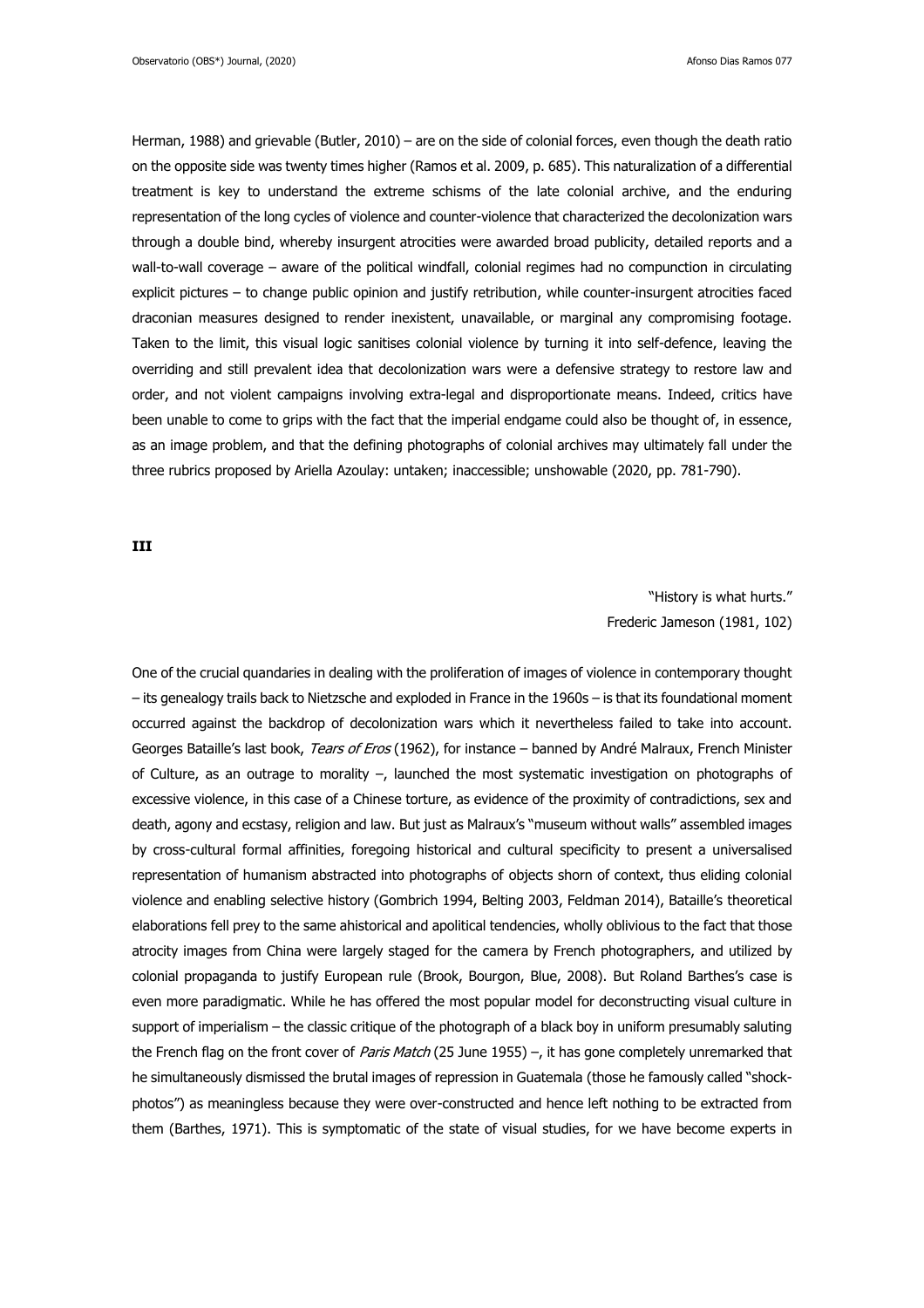078 Afonso Dias Ramos Observatorio (OBS\*) Journal, (2020)

picking apart images to expose how they fail, but not in grasping the work that they actually do. <sup>3</sup> We have become obsessed with decoding ideological messages, but inept at figuring out the effects and affects of images, their affirming power. In another instance, Barthes demolished the photo-exhibition "The Family of Man" for its universalizing rhetoric by countering with two examples: the racist lynching of black teenager Emmett Till and the colonial repression of Algerians. However, at no point did Barthes acknowledge, let alone address, the explicit pictures that instrumentally brought both cases into public awareness. And neither did Susan Sontag, the formidable critic of photography who pontificated on the waning impact of shocking photographs while the last colonial empires launched propaganda campaigns of atrocity images to sway public opinion, as military strategists, political figures and public relations officers rejoiced at how efficiently they turned the tide of anti-colonial sentiment, at the same time that the image of Till (which she never referenced) asserted itself as the single most consequential photograph in US history. This theoretical corpus laid out the still dominant frameworks for thinking about photographs, but it is notably unhelpful in tackling burdensome colonial archives, especially those of graphic violence. Susie Linfield (2010) recently and rightly arraigned that generation of visual thinkers for overrelying on and misappropriating insights forged in a widely different historical context, the Weimar-era – drawing freely from Walter Benjamin, Siegfried Kracauer or Bertolt Brecht. A more pressing task, in my view, is to consider the ways in which the work of the doyens of theoretical discursivity, although enduringly productive and generative in endless critical ways, often rested upon the disavowal of the dirty decolonization wars raging on in the background, a fundamental erasure enshrined in the misnomer "postwar" to describe an era of European-led conflicts worldwide (Feldman 2014). We must turn, or return, to those archives of terror which critical theory failed to engage with and focus on why they matter, rather than squander all critical energy in decoding the work of propaganda. Such a return ought to take Jameson's epigraph at heart, in its suggestion that history must be saved from the grip of deconstruction and poststructuralist critique in their view that history is but a text, a discursive construction that bears little or no relation to what really happen. This means insisting that, although history is an absent cause, its bodily effects and psychic wounds can incarnate and be reckoned with.

On the effects of atrocity images, the paradigmatic example is Susan Sontag's account of her shocked discovery in 1945, as a 12-year old, of pictures from Nazi concentration camps:

> One's first encounter with the photographic inventory of ultimate horror is a kind of revelation, the prototypically modern revelation: a negative epiphany. […] Nothing I have seen - in photographs or in real life - ever cut me as sharply, deeply, instantaneously. Indeed, it seems plausible to me to divide my life into two parts, before I saw those photographs (I was twelve) and after […] When I looked at those photographs, something broke. Some limit had been reached, and not only that of horror. I felt irrevocably grieved, wounded, but a part of my feelings started to tighten; something went dead, something is still crying. (Sontag, 1978, pp. 19-20)

<sup>&</sup>lt;sup>3</sup> A clear indication, in my view, of the insufficient heed still paid to the haptic or somatic work of photographs in comparison with Barthes's semantic and semiotic approach, is how little the concurrent writing of Georges Bataille and Maurice Blanchot on the image impacted visual theory, especially in view of their focus on internal and extreme experiences as correlates, and their theorizing of pictures as both transgressive and inassimilable.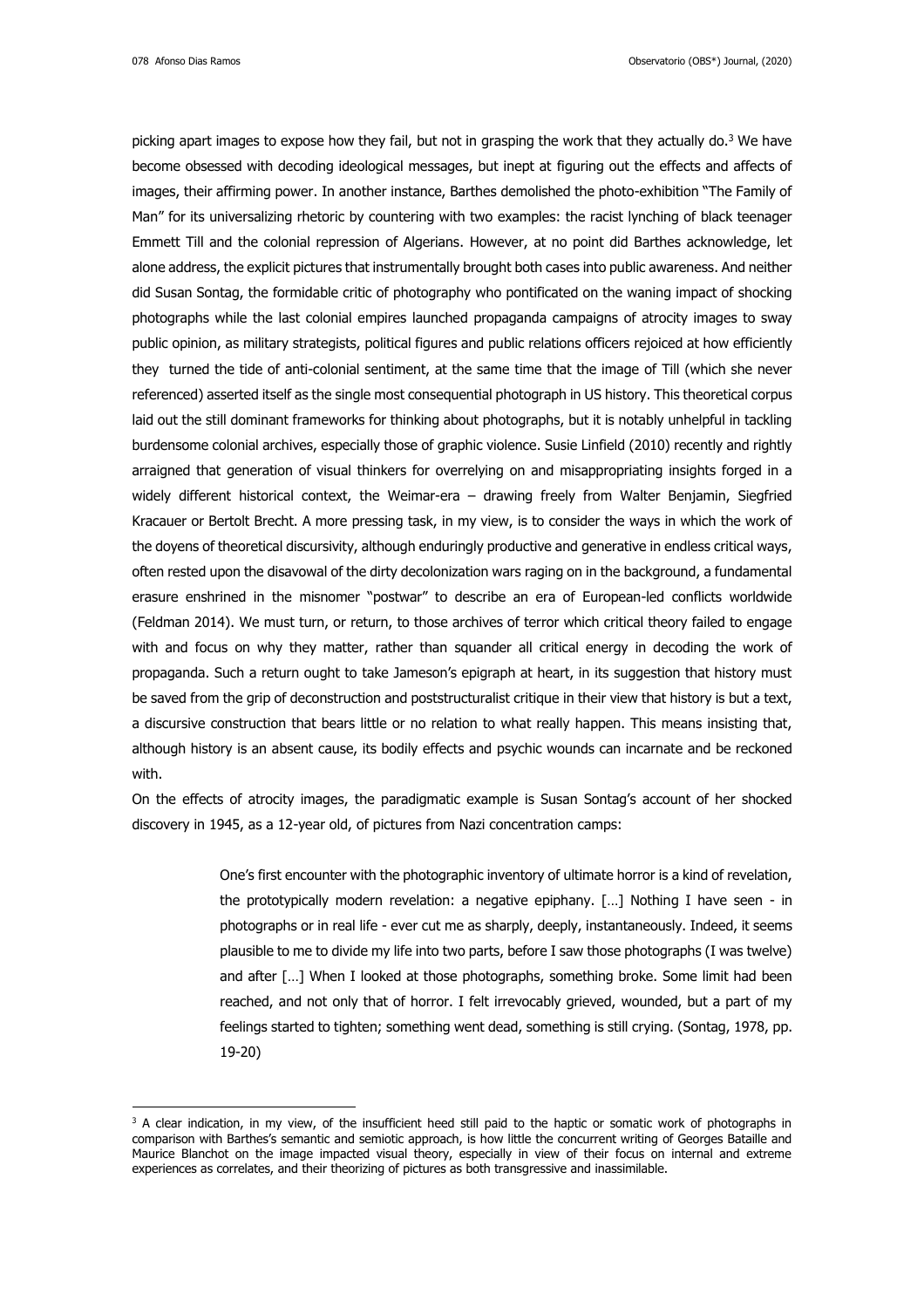Sontag followed it with a sorry epitaph: "After thirty years, a saturation point may have been reached. In these last decades, "concerned" photography has done at least as much to deaden conscience as to arouse it." (Idem) This is one of the most widely cited passages on photography ever since, because it taps into the two most entrenched assumptions about the medium: the notion that our present visual landscape is awash with violent imagery, which, in turn, has depleted our very capacity to be shocked. Critical theorists have ardently disputed these suppositions over the last decade, rendering the particularity of Sontag's own encounter endlessly problematic.<sup>4</sup> It posited an inaugurating instant that could only result in diminishing effects in its wake, condemning viewers to "live out our existence in a numbed and exhausted afterlife" (Luckhurst, 2010, p.11). This is easily disproven by shifting the axis towards those who lived through the decolonization wars, which is precisely the temporal hiatus in Sontag's tale, the missing clause, which account for a deluge of horror images that has never been seriously considered, kept from public view for the most part, shunned by historians and theorists, and yet, I argue, at the dark dead centre of colonial history. This is also relevant since, among the ground-breaking scholarship which has emerged in the last decade, the new impetus for taking atrocity photographs seriously – along with its firm moral imperative to look at "intolerable images" and look again – has been centred on images of the Holocaust (Didi-Huberman, 2008).

Consider the following examples. French writer Michel Zink, for instance, still recalls the moment when he was made to see images of FLN atrocities in Algeria as a child: "I froze in horror. [...] Plunged in a kind of raging nausea, I thought, surely inspired by conversations with my parents, that showing those photographs to the forces of order led to neither calm nor restraint. For us, kids, those photographs were literally unbearable. Until then, I had never understood how much the imagination of violence could ruin the spirit of a child." (Zink, 2018, p. 148). Portuguese journalist Diana Andringa also recalls her childhood in colonial Angola thus: "The first memory is that of photographs, terrible photographs, of the mutilated corpses [...] photographs had done their job, the violence of images took over rationality, it impaired the capacity to think. […] those supporting independence in the colonies, readers of Fanon and Césaire, would take part in the civilian militias and invoked self-defence" (Andringa, 2009, np). A similar tale befell Marnus Erasmus, the 11-year-old white South African boy in Mark Behr's novel The Smell of Apples (1993) set in the 1970s. When his father, an army general, gathered the family to enjoy a slideshow in the living room, this included pictures of classified visits to Angola, hunting tours to Tanganyika, family outings in South Africa, yet all of this was shown interspersed with graphic images of tortured black soldiers in Rhodesia. Such a disconcerting blend of home entertainment with atrocity images included in their private album, in a format generally kept for the niceties of family life, reveals the banalization of extreme violence across southern Africa since the 1960s. The narrative plot not to implicitly equates the slaughter of black bodies with the killing of animals, in the dehumanizing and racialized language that shaped anti-terrorism, but inserts it into the familial narrative, with young Marnus describing corpses in intimate detail, at one point covering his eyes as his dad shows "a soldier holding up a black arm with pink meat hanging out where it was cut from the body" (Behr, 1995, p. 176). Even as he sees what he does not want to, Marnus is already implicated in processes of knowing and disavowal, looking and not seeing, as such heinous acts of violence are exclusively exposed to and rationalized by those privileged to witness that injury from the safety of their positions. Indeed, for all

<sup>&</sup>lt;sup>4</sup> These two diagnoses are ubiquitous in contemporary theory. A host of theorists have of late disputed the compassion fatigue theory, and the axiom of too many images of violence (Kennedy and Patrick, 2014).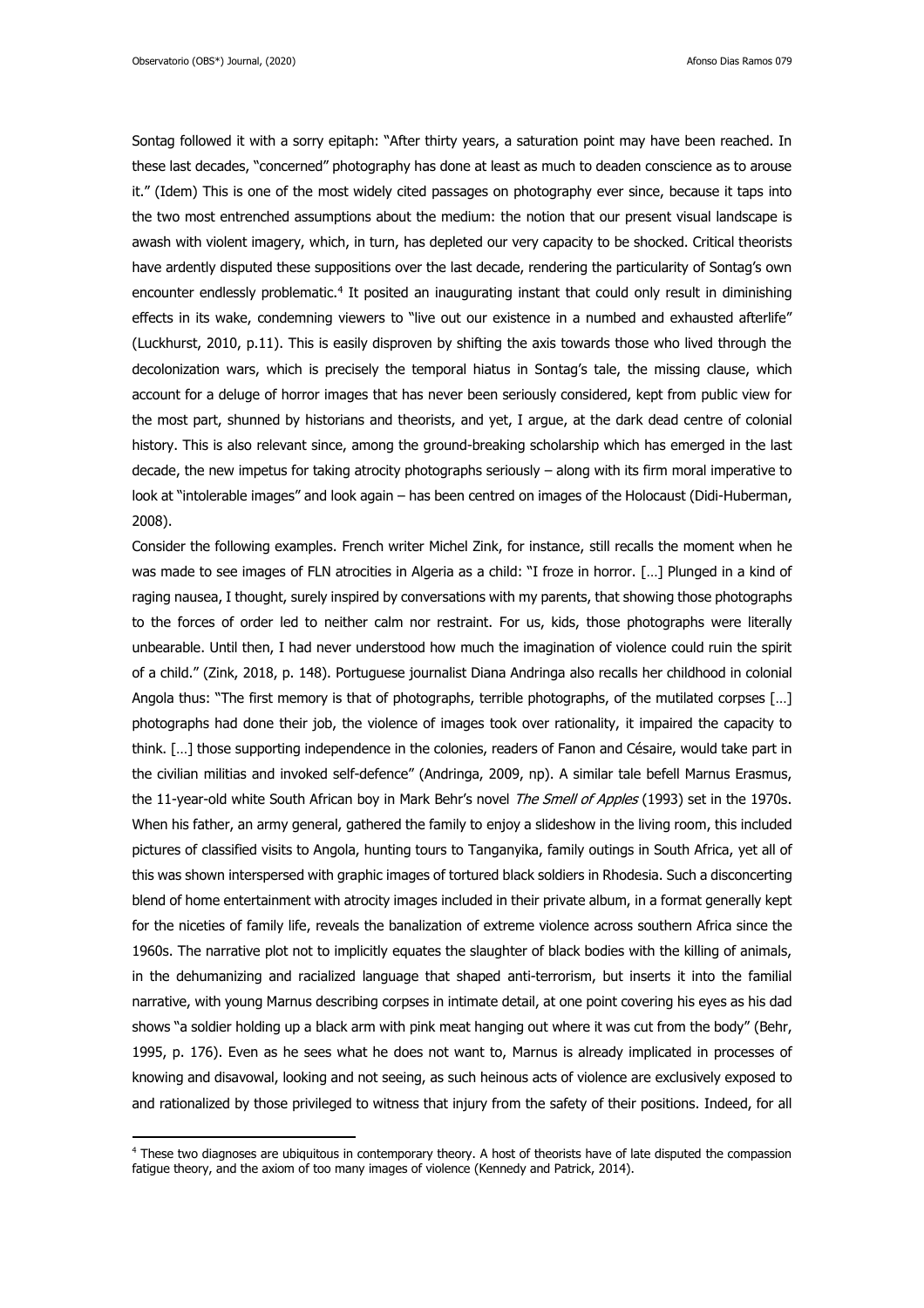the morbid hold that colonial violence exerts upon contemporary art, it is hard to find artists willing to implicate themselves and foreground explicit images that result from a privileged access to any such personal or familial archives. One notable exception is William Kentridge, whom, as a 6-year old, mistakenly took a yellow Kodak Box in his father's desk for a box of chocolates, and inside found explicit photographs of the Sharpeville Massacre (1960), when South African police opened fire on black protesters. "It was one of those moments", Kentridge recalled, "when one's understanding of the world turns a sharp corner." (Tomkins, 2010, p. 55). This cutting encounter not only redefined the moral compass of the child but held long-lasting artistic repercussions, as Kentridge still returns to the transformative wounding brought about by these pictures – some of them, unpublished in the home country, galvanized the global anti-apartheid movement – to probe how they exploded his sense of self and world.

The ever-enduring shocked discoveries of images of political violence in the latter half of the twentieth century, and the life-altering power of photographs to one's sense of identity, refutes Susan Sontag's axiomatic assumption about their withering status, and recently served as catalyst for Daniel Barroca's series of artistic interventions into images of the Portuguese colonial war (Dias Ramos, 2015). As a child, he browsed the banal portraits of his father's war album, from his time as a Portuguese conscript fighting in the colonial army in Guinea-Bissau. One day, while fiddling around with it, he noticed an unusually thick picture, only then to find another hidden one, tucked behind it: it showed an unknown black man, beaten into a bloody pulp. This image of someone battered to death concealed behind the banal snapshots of his father's war album is the necessary double to the innocuous group portraits of conscripts that rule our visual imagination of this conflict. They were the so-called trophy photographs (war porn or military propaganda) that enjoyed wide circulation among those in the battlefield, but are exceedingly hard to source today. This actual image had been passed around soldiers in the warfront to taunt the newcomers. As Daniel Barroca recalled,

> I was 10 when I saw it for the first time and the explosion of emotions caused by the confrontation with that image was immediately swallowed in silence. I kept silent. It's an irreversible event in my life that conditioned my perspective on what an image is and then on everything that has to do with colonial history in general. The fact is that we stayed together until today. (Barroca, 2015, np)

In a bold move, in the installation *Circular Body* (2015), Barroca did not keep this image out of circulation  $$ the norm when displaying war albums in public, usually removed for fear of offense, and the rule with contemporary art's re-working of these archives, which tends to avoid graphic images of colonial atrocity. Instead, he glued reproductions of two photographs together, back to back: the black-and-white picture of the nameless blood-soaked dead fighter, and one of himself, in colour, as a 10-year-old, posing on a beach while vacationing in Portugal. Suspended from the ceiling by a cord attached to an engine, this dual image spins ceaselessly at the eye-level. The rotation both automates and animates the still picture, thereby spelling two visual effects that function as a structural analogy for the visual cultures of this war: when sideways, they seemingly vanish for one split-second, as if there is nothing to be seen; but in gyrating, they also leave a lingering afterimage in the air which conflates both, as in a flipbook. This alternating strategy evokes the schisms that define the late colonial archive, between the innocent stereotype and the brute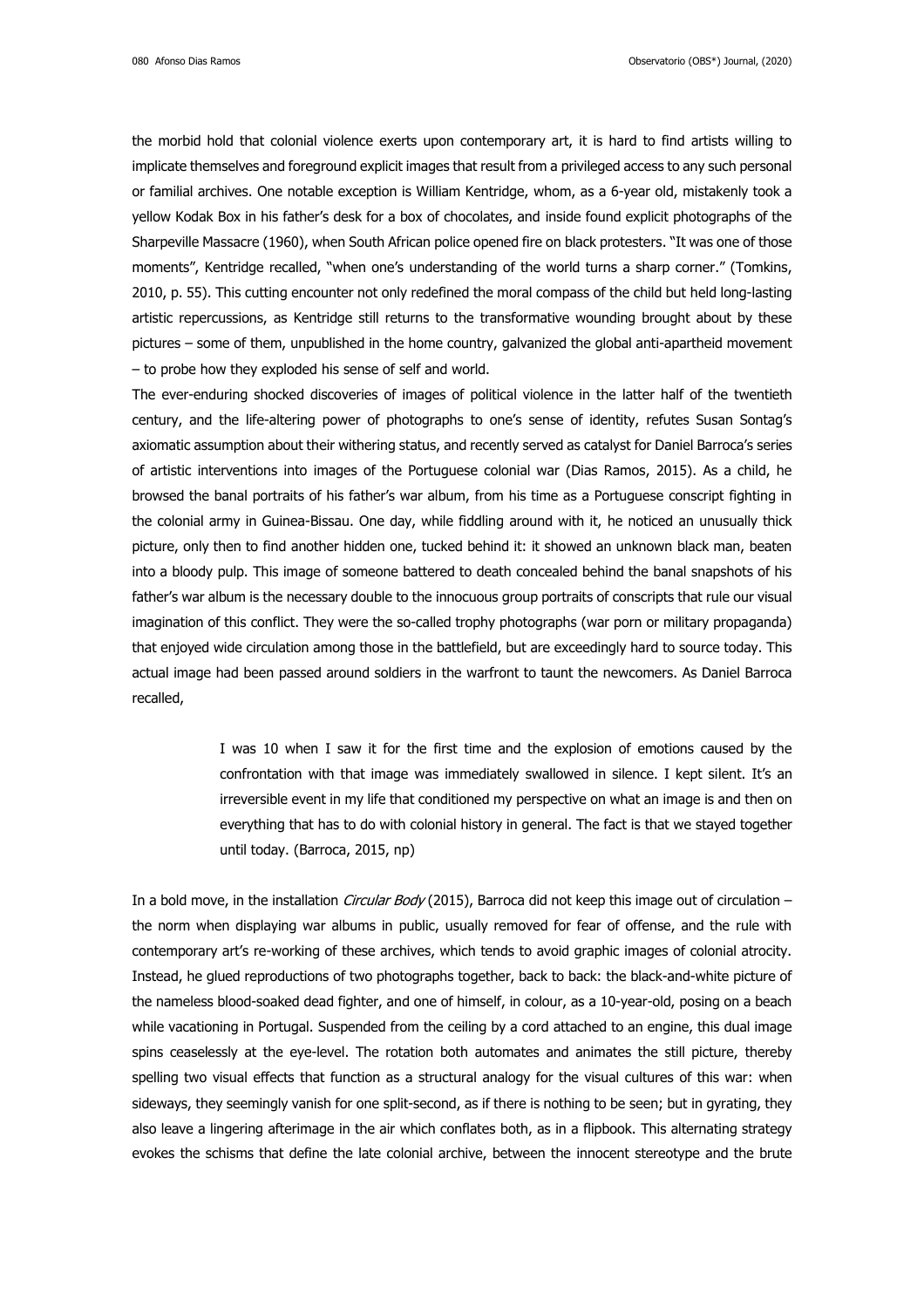display of terror, too little and too much to see all at once, a contrast inscribed even at the chromatic level, in opposing the black and white with colour. The shifting images hold in tension, intermittently, those two poles of the late colonial archive, the uneven tensions of the conflicted past as they play across the field of visual representation in the counterpoint between the winsome family memoirs and the catastrophic war deeds.

This demonic pas-de-deux evidences that all images are contaminated and contagious. This material apprehension of photographs in mutation not only refuses to let them congeal into rote familiarity, but occurs over a cacophony of indistinct metal noises that come out of a loudspeaker nearby. Vision is therefore paired with other sensory modalities, exploring the importance of sound in relation to photographs, cognizant that they are usually used as objects to tell stories and form histories. This strategy harks back to his early experiments as in *Soldier Playing with Dead Lizard* (2008), a work in which Barroca compiled every moment of silence in the tapes that his father sent his mother during the war, as the viewer gazes at fragments and close-ups of one single picture. But here, however, rather than the silence of muted histories, one hears the crackling of stories whose communication seems to be jammed, as if the sound and fury of a past that is full of static. Like Sontag (1978, p. 21), "something went dead, something is still crying": the clatter and commotion bespeak of the sensuous and affective onslaught that the image, that never-ending affair, can elicit above or beyond any verbal communication. The revolutionary event of photography might, after all, not be so much about the technological ability to fix an image of the world but the experience of unfixing the latter through the former – such is the much fabled "tremendous shattering of tradition" that it brought about (Benjamin, 1969, p. 221) –, the splintering of the self and the world, breaking the flow of things and smashing parts of recorded actuality, as shards and scraps, left fractured or entering new constellations.

Chilling in its combination of cold-blooded violence and playful mobile aesthetics, their co-dependence brings together both minor and major events, the ordinary and extraordinary, along temporal dislocations. Welded together, they remind us that every image embraces its opposite – as Allan Sekula famously claimed "Every proper portrait has its lurking objectifying inverse in the files of the police" (Sekula, 1986, p. 7) –, with an innocent boy about to pass into disturbed knowingness of violence, but also the production of unknowability on the dead man by the innocent semblance of this archive. There is more here than the togetherness of the specific event of the child confronting, irrevocably, extreme violence. As Freud (2004) long pointed out, repression as a mental mechanism also parallels repression as a historical process.

There is something in these "negative epiphanies" which should be taken into account, as a way to work out the apparent disjuncture between the knowledge production about the violent images, and a violent context of decolonization they insistently refuse to acknowledge. But how does one work out a capacious way of wrangling with these issues? In suturing the two disparate events together, Barroca uses his privileged access to photographs to subvert the inherited narratives and dominant modes of visualizing the conflict, but, by the same token, he also opens himself to the accusations of gratuitous voyeurism, narcissistic identification and aestheticizing suffering that haunt the display of violent images of the colonial era in the public realm, surrounding the violation of depicted subjects, induced second-hand trauma in viewers, and the reproduction of violence. The fundamental question, in this regard, is left unanswered, perhaps unanswerable: who has the right to the image? And yet, in a way, the mobile structure spinning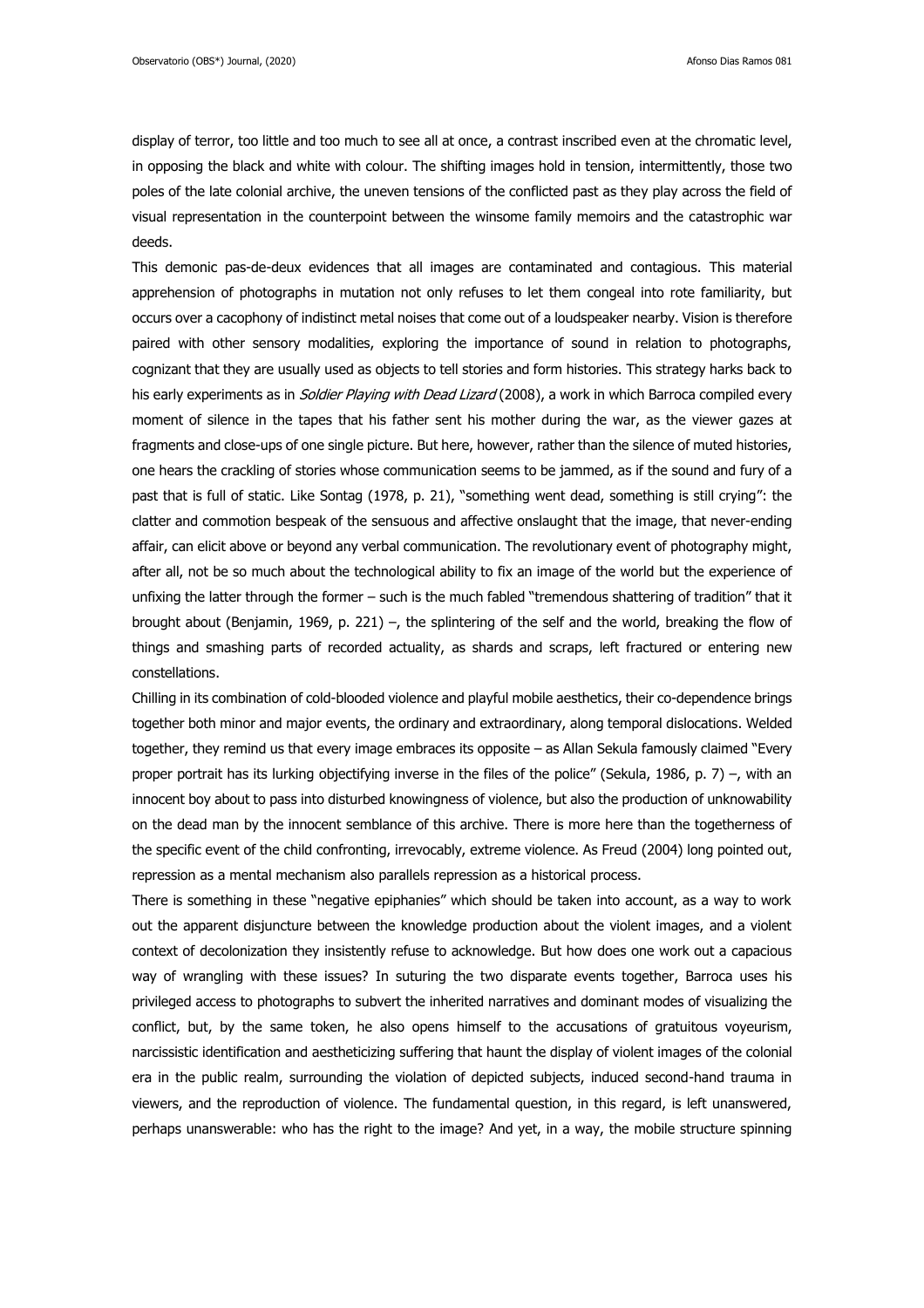the images on a fugitive path foregrounds the image's potential to attack the supposed stability of the everyday, its ability to obviate paralysis and trigger a re-cognition of the present.

These entwined images incorporate, or even fold, distance and difference into its own motion, pivoted on a cut and a passage, a fugue and a revenant, a vanishing and a transgression, which disturb and perturb any fixed stability to the archives. They testify, in other words, that there is no end to images such as these, and that such images themselves never end. The intermedial activation disassembles, transmutes and retrieves the originals, and thereby unleashes aspects heretofore unseen, new configurations of the visible and sayable, the sensible and intelligible.

Any attempt to decolonize these photographic albums necessarily resides in that very principle, and locates, in this instance, in the moment an innocent child passes to disturbed knowledge of violence, and recognizes the production of non-knowledge shaping the innocent and innocuous of the archive. It is necessary to investigate the visual economy at play, in order to underline the impossibility of telling histories from the multiple sides of war with parity and proportionality on the basis of images, given the asymmetries over which visual practices rely in colonial contexts. To decolonize means to realize that photography requires the elevation of the other half of its stories. The juxtaposition of the intimate domestic sphere (one signified by the family photograph) with a war atrocity brings together two fields which might, at first, appear antagonistic, but entertain an inextricably interwoven relationship. And in doing so, it also manifests the real effects and affects of the image, the sensorial shock they inflict on one's own life and perception of history. We need to sink back into what was a vast visual archive of decolonization wars in order to contest the interpretive orthodoxy of these brutal events.

One of the tiresome developments of archive-oriented contemporary art is how stale and circular the discourse became since the 1990s, rehashing by now predictable theoretical routines around Borges, Derrida, Foucault or Freud, through a proverbial roll-call of canonical artists, in order to adumbrate the same abstracting and psychologising axioms on the archive as an untimely paradox, unworkable aporia, unknowable rhizome, as a contradiction in unity with scrambled temporalities. On the one hand, such insistence upon the metahistorical and transhistorical comes at the expense of a more concrete engagement with the archives in question, eclipsing their specific genealogies and contested formations. On the other hand, this flight from the contingencies of history into art at an ontological level – through readings that privilege the formal and symbolic aspects of archive-based art – ends up entrenching precisely that "'comforting 'knowledge'' which critic Douglas Crimp decried as "the deception to which art history is most deeply, if often unconsciously, committed" (Crimp, 1993, p. 56). The postcolonial turn has yielded noteworthy challenges to such paradigms, in a salutary opening towards uncomfortable historical knowledge, and resisting ideas of archive as a single abstract entity, one reified as a mere discursive token to be used in a given conceptual scheme, since one should engage with the historicity of archives in the plural form. It thwarts the unremitting quest for a master theory of the archive as such, reminding us that these overused discursive categories are not free-floating analytical tools detached from history, but forms of experience (Ross 1995). Yet, this also elicits ambivalent results, especially in terms of their reception, due to the widespread assumption that simply by virtue of tapping into colonial archives, artworks automatically insure their own criticality in that regard – this is patently not the case in most instances, all the more so since the majority of the photographic returns to these photographs originates from, is funded by, made for, and only circulates in the formerly colonizing nations.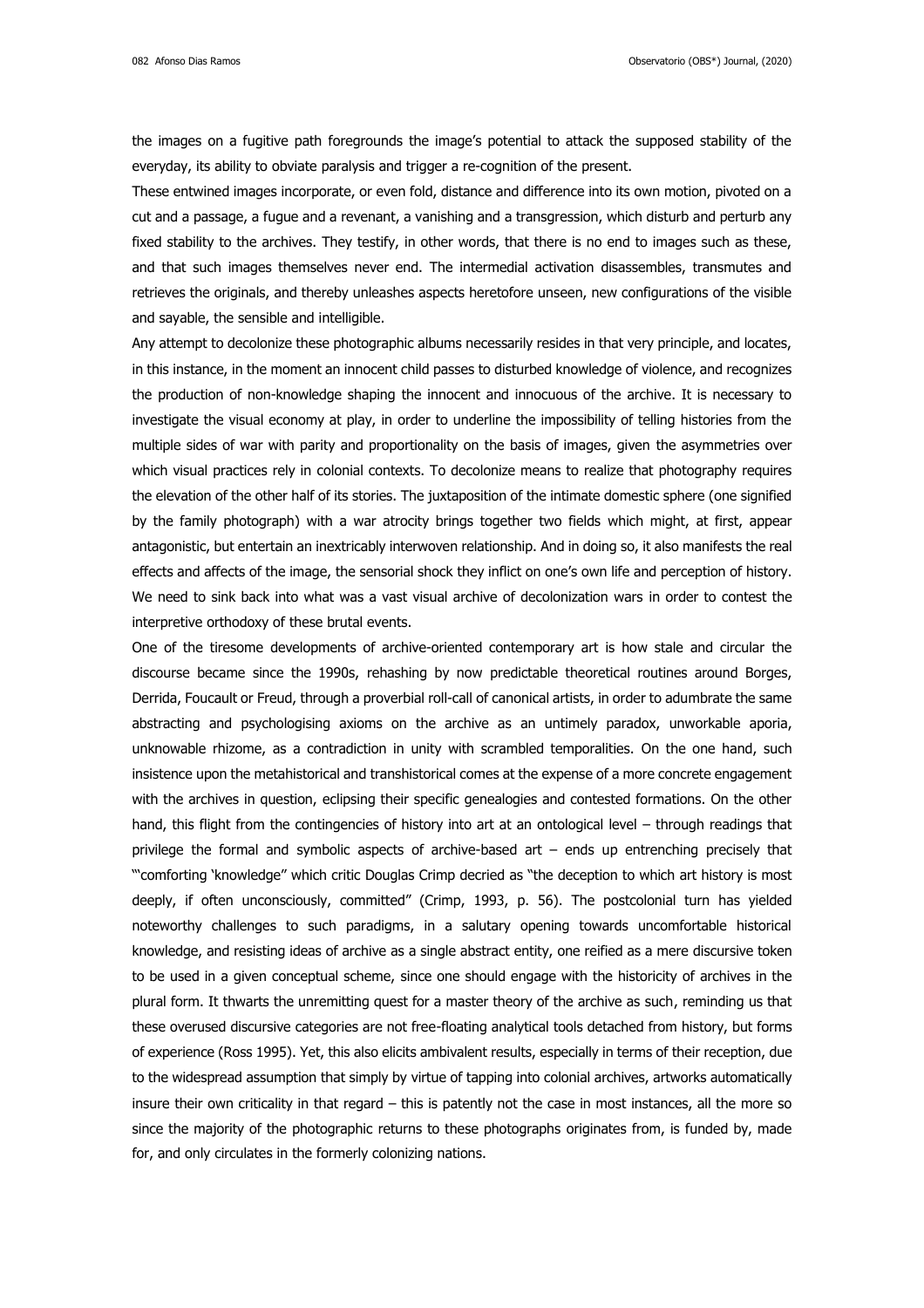Daniel Barroca is part of a generation of artists seeking in different ways to interrogate the contested memory and history of decolonization wars, appropriating the existing images to confront a thirteen-year long war that, contrary to Vietnam, never produced a single iconic photograph by which the historical event could be remembered, discussed, or contested in the public sphere. This does not mean, I hope to have made clear, that there were no images. Yet despite the emergence of archive-based projects over the last decade that have offered a historicising lens through which to re-engage with photographic archives of the war, this work by Daniel Barroca is unique it that it breaks the taboo against presenting unhindered violence, an atrocity. Anchoring the artist's portrait is a way of situating himself into this story. Barroca is emphatic about approaching history in the first person – "What is my story after all, and how can it be told?", he posits as a starting point (Barroca, 2018, p. 32) – against an exclusionary "we" that sums up and subsumes a population under totalizing narratives. This signals a larger shift in archive-based art. Indeed, artists working in the broader post-colonial context have rejected the post-structuralist deconstruction of the figure of the author by privileging their own biographies in their work (Gardner, 2011). This is a political and ethical gesture of the utmost import, in that Barroca assumes the role of an "implicated subject" (Rothberg, 2019). Having been no direct agent of harm – and thereby not falling into the familiar categories of victim, perpetrator, bystander –, he seeks an alternative account for a connection to injustices, not to denounce evil, but to flesh out one's own implication. At the same time, it foregrounds the idea that atrocity photographs operate life-changing ruptures that can completely change identities. These irruptions cannot be contained, for they unleash transgressions that overflow one's sense of fixed identity. In this sense, the perpetual motion which these still pictures are thrown into also serves to undo any fixed notions of identity between the two subjects. "Without relations of difference, no representation could occur", Stuart Hall argued (1999, p. 26). In other words, to be in representation is to be in relation to others, a relation never to be fully mastered or controlled, always forestalling any sense of closure. By putting viewers into intimate contact with the disturbing presentation of death, it subverts the semblance of propriety behind the normality of the other image. It reveals the monstrosity lurking behind trivial appearance, especially behind the image of a ritual supposed to express and secure the continuity of the generations but whose normality – in the Bataillean sense – is exposed as an operation which requires and also depends on a massive surplus of violence. This gyroscope, on the one hand, literalizes what psychotherapists call compulsive repetition until the original trauma is dominated. On the other hand, it destabilises a pathological attachment of the past and unsettles the apparent fixities of the photograph, thus reorienting the direction of readings with regards to atrocity images which tend to make viewers shudder in shock and look away.

Secondly, there is no infatuation with the post-structuralist notion that language always falters and fails to deliver. On the contrary, instead of this ahistorical approach to the visual, with its concurrent downplaying of the materiality of objects in favour of the optical and the semiotic, the intermedial nature of this installation pushes for an embodied understanding of vision rather than a detached or exclusively optical experience. This slide towards the visceral and acoustic privileges the idea of subjective experience, rather than a fetishist attachment to the positivist historical object – the document. This sonic experience into which the image is immersed has become an important strand in postcolonial studies on the image, a way of listening closely to photography, to engage with lost archives of historically dismissed images (see Moten 2003 and Campt, 2017). This intermedial re-working allows haptic potentialities of the material object to be exploded open, calling us to listen to, rather than look at, images, thereby opening up radical interpretive possibilities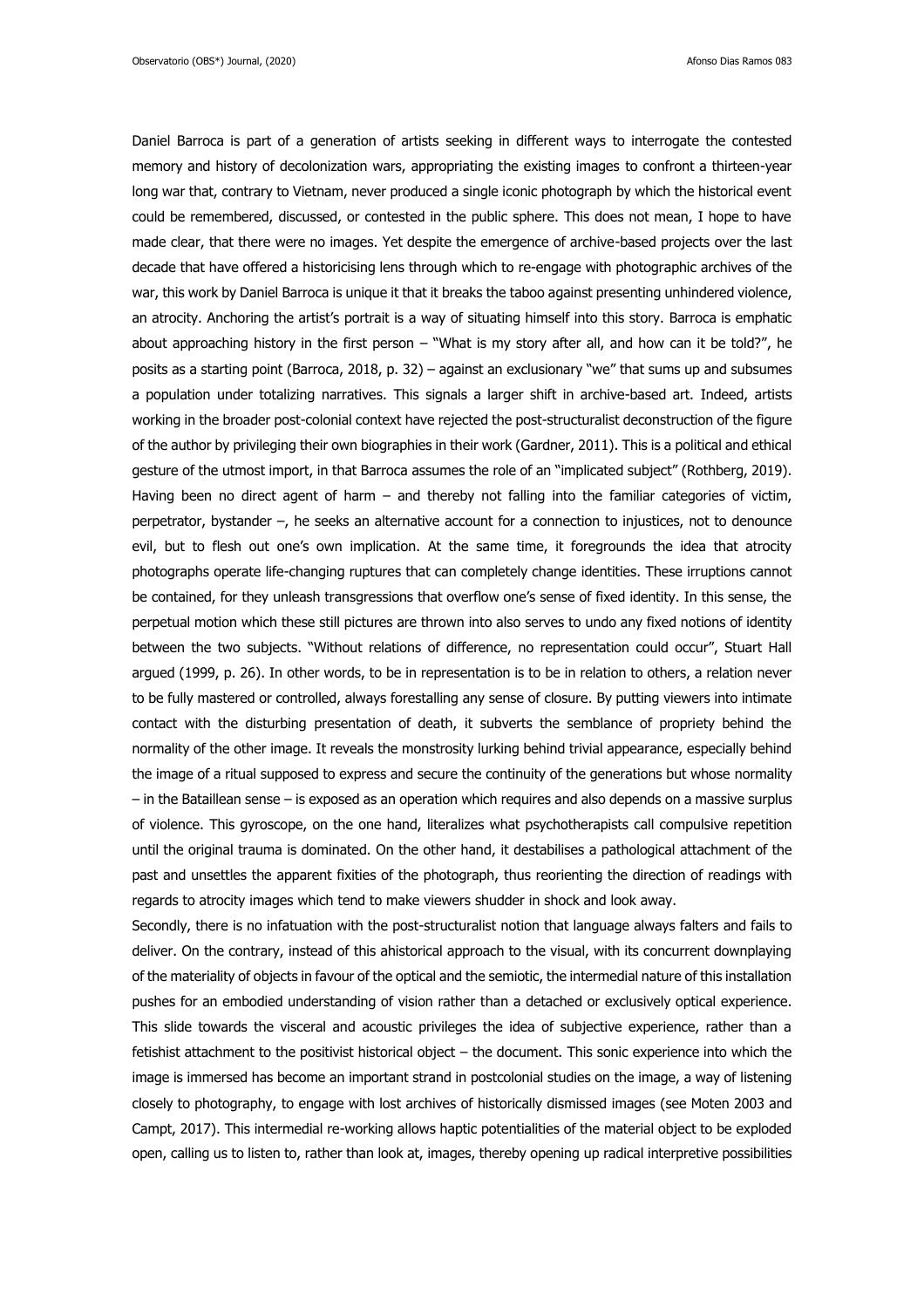084 Afonso Dias Ramos Observatorio (OBS\*) Journal, (2020)

and alternative accounts of subjectivity not just determined through sight but also aurality. This sense of disoriented vision and sonic accompaniment leaves us with new and perplexing means to become attuned to the manifold frequencies across which images operate. This, in turn, calls upon notions of listening in terms of a "technique of nearness" or "closeness", in the sense given by Walter Benjamin (2002), as a model that functions sympathetically, promoting an intimate and proximate perception of the past which is attentive to its grainy detail and unbidden demands, "wakeful to other senses and capacities, especially the field of hearing, producing, and muffling sound" (Hunt, 2016, p. 43).

The image is split by a latent violence that is required to organise it as a stable image, but the overt violence also splits open the image. Thrown into flux, the still image then resists stable meaning, fixed identity, circulating in a movement which blurs subjects, causing them to run into each other (both collide and become merged). But this spinning encounter also resists giving into the semantic, and being coalesced and articulated around giving a meaning which is sabotaged by the muffling noise of a language that has broken down – a language that cannot express the violence, and a violence that always exceeds language. The continuous motion indicates that the image produces complex effects, implying an act of reading which does not try to appropriate it under sense and that does not impose a conclusion, but tried to negotiate a senseless sense. As Nietzsche points out, "what really arouses indignation against suffering is not suffering as such but the senselessness of suffering" (Nietzsche, 1998, p. 56). Brutality, injury, injustice, and even death, are tolerable once they can be converted into signification. We see, we know, so we understand. Barroca's work breaks the chain of signification between seeing, knowing, and understanding. The mosaic of relations that it entertains between the visible and violence is not stable nor linear, without a clear map of relations between beings. It serves no end and leads to no appeasement. It issues only in an absurd compulsion to repeat and to delve into the extreme violence of the decolonization wars again and again, torn apart by the double bind of its own contradictory requirements. It is impossible to stabilize as an image, it cannot be assigned a fixed place, nor formally circumscribe the event. A peculiar effect that, much like the extreme colonial violence which lurks behind it, offers no satisfying conclusions, no points of repose, and remains the more unsettling in that it refuses a closure. As such, the seeming simplicity of single photographs is reprocessed so that they stop fitting easily into schemes of understanding and representation, or conventional modes of historical analysis.

"It is more difficult to honour the memory of the nameless than that of the renowned", Walter Benjamin claimed. "Historical construction should be dedicated to the memory of the nameless." (2003, p. 404). Barroca experiments in different modes of production of images and their display, especially those including a forthcoming eruption of violence from decolonization wars, are such an attempt, especially since, as the crueller hallmark of the colonialist logic, the differential treatment accorded to human life is such that the body counts are usually reserved for the imperial armies, which paled in comparison to the number of their victims – in a ratio of 1 to 20, in the Portuguese case – often excluded from the war casualties. "The nameless", Benjamin further clarified, "are those who are not inscribed and who cannot be inscribed in historical writings" (2003, p. 404). Barroca not only brings out these bodies that hide behind the apparent façade of a non-war – the skeletons in the closet, so to speak –, but insists on setting them into a dialectical image that is always a fugitive one, where past and present crash into one another incessantly. This intermedial practice throws what is static and lies still in motion, encouraging recombinations and associative potentialities to unsettle distinctions between the dead and the living, oblivion and survival, popular memory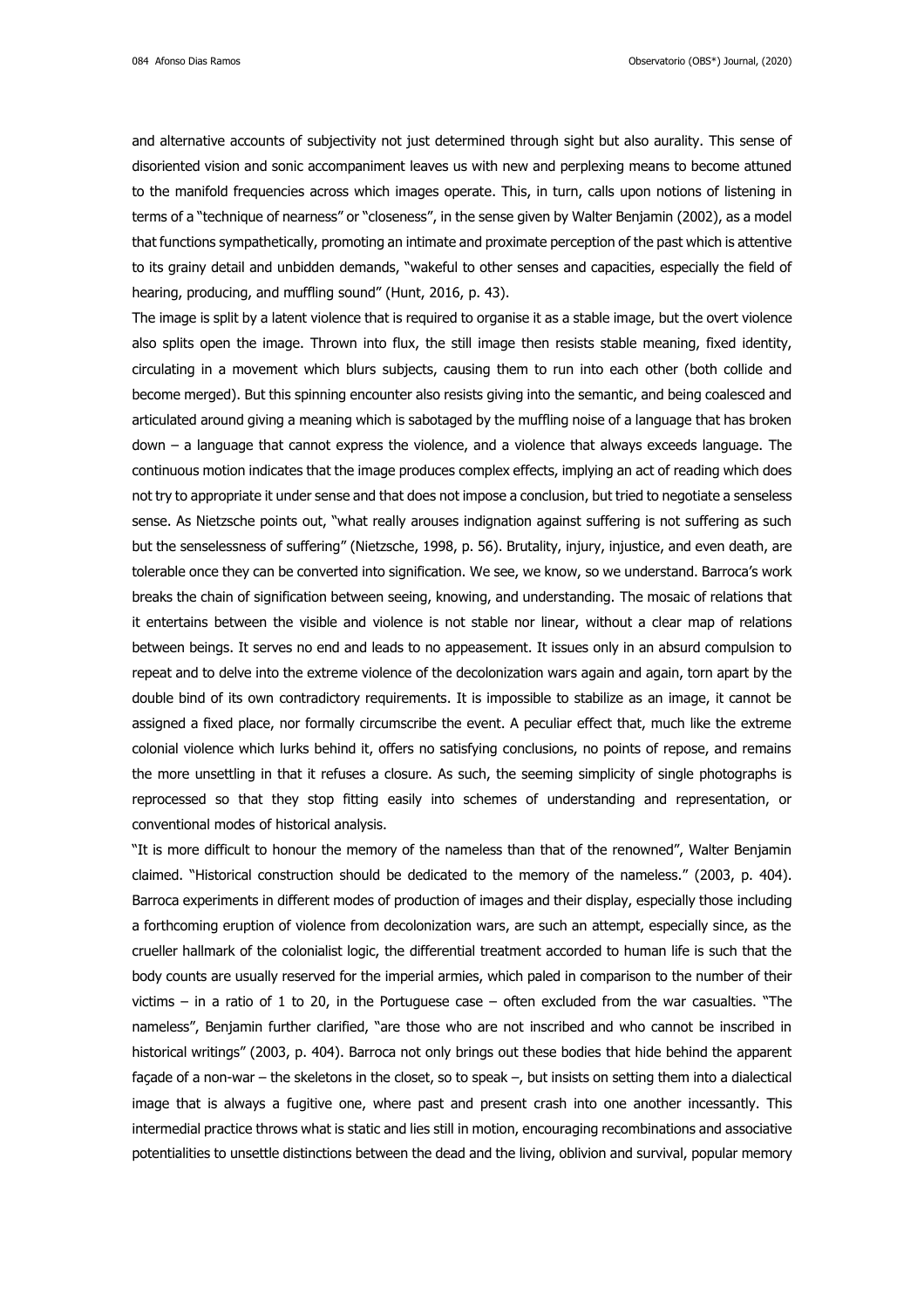and official history, and to critically revise now-entrenched aseptic narratives on the decolonization wars as less-than-violent and fanatical attempts to control the truth of those events. In unpacking the modes of knowledge that such atrocity images authorize, and the deceptive appearance they dissent from fugitively, this means of addressing terror is a visual spur for reflection about historical continuities and potential relations of adjacency between subject positions. Less of a leap out of the ruins of the past – as Benjamin's dialectical images – this is a loop, in incessant feedback. For, as in this whirlpool of a work, images are never firmly in place, they continually happen. So is history. As Stephen Dedalus limned, "History is a nightmare from which I am trying to awake." (Joyce, 2008, p. 34)

## **References**

Alegre, M. (1967). Nambuangongo Meu Amor. In O Canto e as Armas (np). Lisboa: Nova Realidade.

Aragon, L. (1926). Le Paysan de Paris. Paris: Gallimard.

Assis Pacheco, F. (1976). Catalabanza, Quilolo e Volta. Coimbra: Centelha.

- Austen, R. A. (1969). Modern Imperialism, Western Overseas Expansion, and its Aftermath, 1776–1965. Lexington, MA: Heath and Company.
- Barroca, D. (2015). Written dialoque with Laure de Selys. Retrieved from:http://danielbarroca.net/circularbody/.
- Barroca, D. (2008). Soldier Playing With Dead Lizard. Berlin: Künstlerhaus Bethanien.
- Barroca, D. (2018). (Auto)biography). In AAVV, O Que é o Arquivo? What Is the Archive? (pp. 31-43). Lisboa: Documenta.
- Barthes, R. (1971). Shock-Photos [1961], In The Eiffel Tower and Other Mythologies (pp. 71-73). Los Angeles: University of California Press.
- Bataille, G. (1971). Les Larmes d'Eros. Paris: Union Générale d'Éditions.
- Behr, M. (1995). The Smell of Apples. London: Abacus.
- Belting, H. (2003). Art History After Modernism. Chicago: Chicago University Press.
- Benjamin, W. (1969). Illuminations. New York: Shocken.
- Benjamin, W. (2002). The Arcades Project. London: Harvard University Press.
- Benjamin, W. (2003). On the Concept of History. In Selected Writings, 4, 398-406. Cambridge, MA: Belknap Press.
- Blanchot, M. (1981). The Madness of the Day. Barrytown: Station Hill P.
- Brook, T., Bourgon, J., and Blue, G. (2008). Death by a Thousand Cuts, Cambridge, MA: Harvard University Press.
- Buck-Morss, S. (1991). The Dialectics of Seeing: Walter Benjamin and the Arcades Project. Cambridge, MA: MIT Press.
- Butler, Judith. (2010). Frames of War: When is Life Grievable?. London: Verso.
- Campt, T. (2017). Listening to Images. Durham and London: Duke University Press.
- Chomsky, N., Herman, E. (1988). Manufacturing Consent: The Political Economy of the Mass Media. New York: Pantheon Books.
- Crimp, D. (1993). On the Museum's Ruins. Cambridge, MA; London: MIT Press.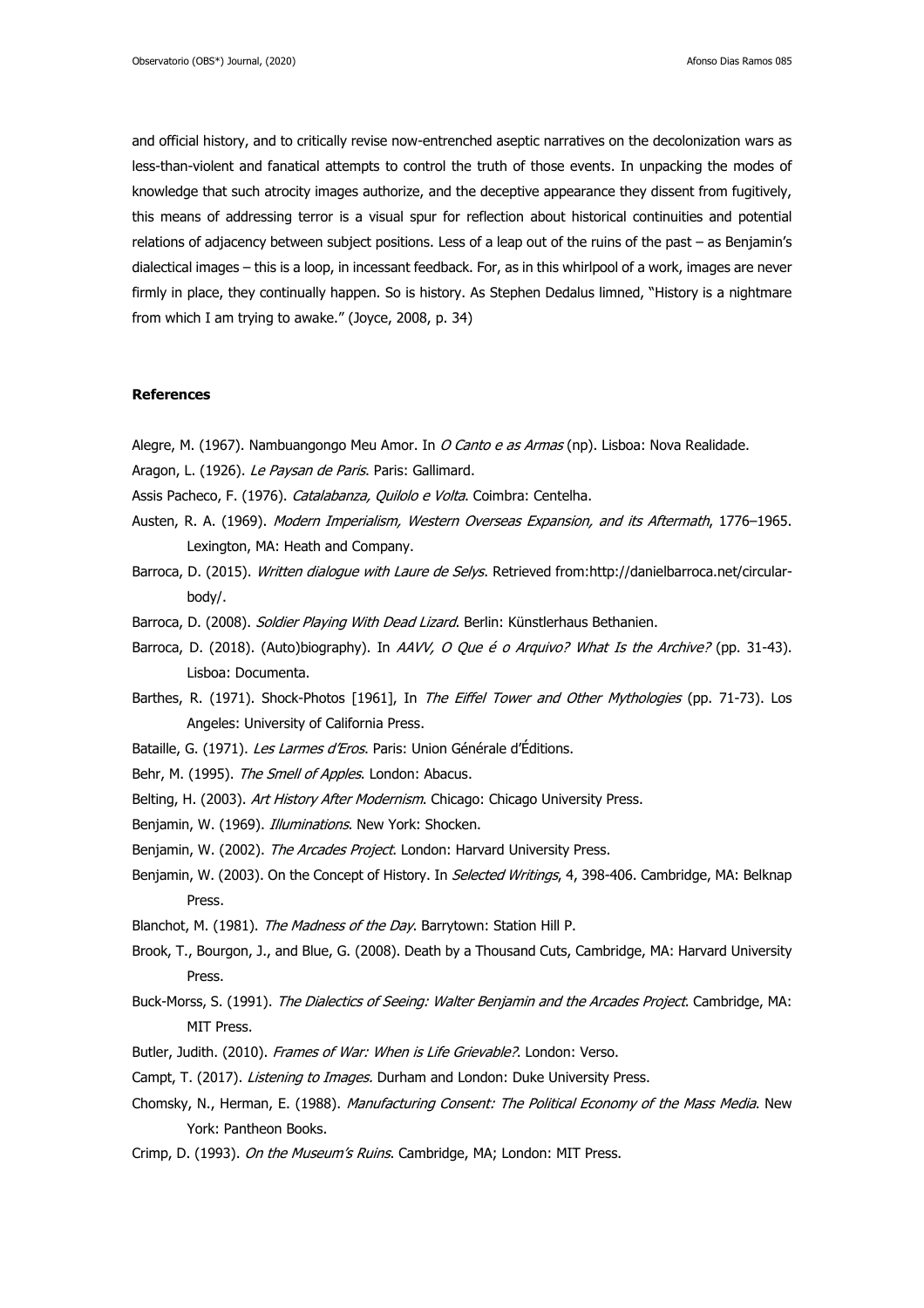Curto, F.M. (1983). Tu Não Viste Nada em Angola. Lisboa: Centelha.

- Dias Ramos, A. (2014). Angola 1961, o Horror das Imagens., F. L. Vicente (Ed.), O Império da Visão: Fotografia no Contexto Colonial Português (1860-1960) (pp. 397-432). Coimbra: Edições 70.
- Dias Ramos, A. (2015). Imageless in Angola Appropriating Photography. Object 17, 77-99.
- Didi-Huberman, G. (2008). *Images in Spite of All: Four Photographs from Auschwitz*. Chicago: The University of Chicago Press.
- Feldman, H. (2014). From a Nation Torn: Decolonizing Art and Representation in France, 1945-1962. London: Duke University Press.
- Freud, S. (2004). Mass Psychology and Other Writings. London; New York: Penguin Books.
- Gardner, A. (2011). Whither the Postcolonial. In H. Belting, A. Buddensieg, J. Birken & P. Weibel (Eds.), Global Studies: Mapping Contemporary Art and Culture (pp. 142-157), Ostfildern: Hatje Cantz.
- Gombrich, E. H. (1994). André Malraux and the Crisis of Expressionism [1954]. In Meditations on a Hobby Horse (pp. 78-85). London: Phaidon Press.
- Hall, S. (1999). Cultural Identity and Diaspora, In N. Mirzoeff (Ed.). *Diaspora and Visual Culture:* Representing Africans and Jews (pp. 21-39), London: Routledge.
- Hirsch, M. (1997). Family Frames: Photography, Narrative and Postmemory. Cambridge, MA: Harvard University Press.
- Hunt, N. R. (2016). A Nervous State: Violence, Remedies, and Reverie in Colonial Congo. Durham: Duke University Press.
- Jameson, F. (1981). The Political Unconscious. Ithaca: Cornell University Press.
- Joyce, J. (2008). Ulysses: The 1922 Text. Oxford: Oxford University Press.
- Linfield, S. (2010). The Cruel Radiance: Photography and Political Violence. Chicago: University of Chicago Press.
- Luckhurst, R. (2010). Beyond Trauma Torturous Times. European Journal of English Studies, 14,11-21.
- Moten, F. (2003). *In the Break: The Aesthetics of Black Radical Tradition*. Minneapolis: University of Minnesota Press.
- Nietzsche, F. (1998). On the Genealogy of Morals. New York: Oxford University Press, 1998.
- Ramos, R., Vasconcelos e Sousa, B., Monteiro, N. G. (2009). História de Portugal. Lisboa: A Esfera dos Livros.
- Ribeiro, M.C. (2004). Uma História de Regressos, Império, Guerra Colonial e Pós-colonialismo. Porto: Edições Afrontamento.
- Ross, K. (1995). Fast Cars, Clean Bodies: Decolonization and the Reordering of French Culture. Cambridge, MA: The MIT Press.
- Rothberg, M. (2019). The Implicated Subject: Beyond Victims and Perpetrators, Palo Alto: Stanford University Press.
- Saraiva de Carvalho, O. (1977). Alvorada em Abril. Amadora: Bertrand.
- Sekula, A. (1986). The Body and the Archive. October 39, 3-64.
- Silva, A. de S. (2017), Anti-Colonialisms and the Re-Appropriation of Filmic Images of an Ambush (1969- 2014). In A. Griner, A. Novaes e Cruz, P. Machado, and T. Blank (Eds.). Archives in Movement: International Seminar on Archive Documentaries (pp. 77-93). Rio de Janeiro: FGV.
- Sontag, S. (1978). On Photography. London: Penguin Books.